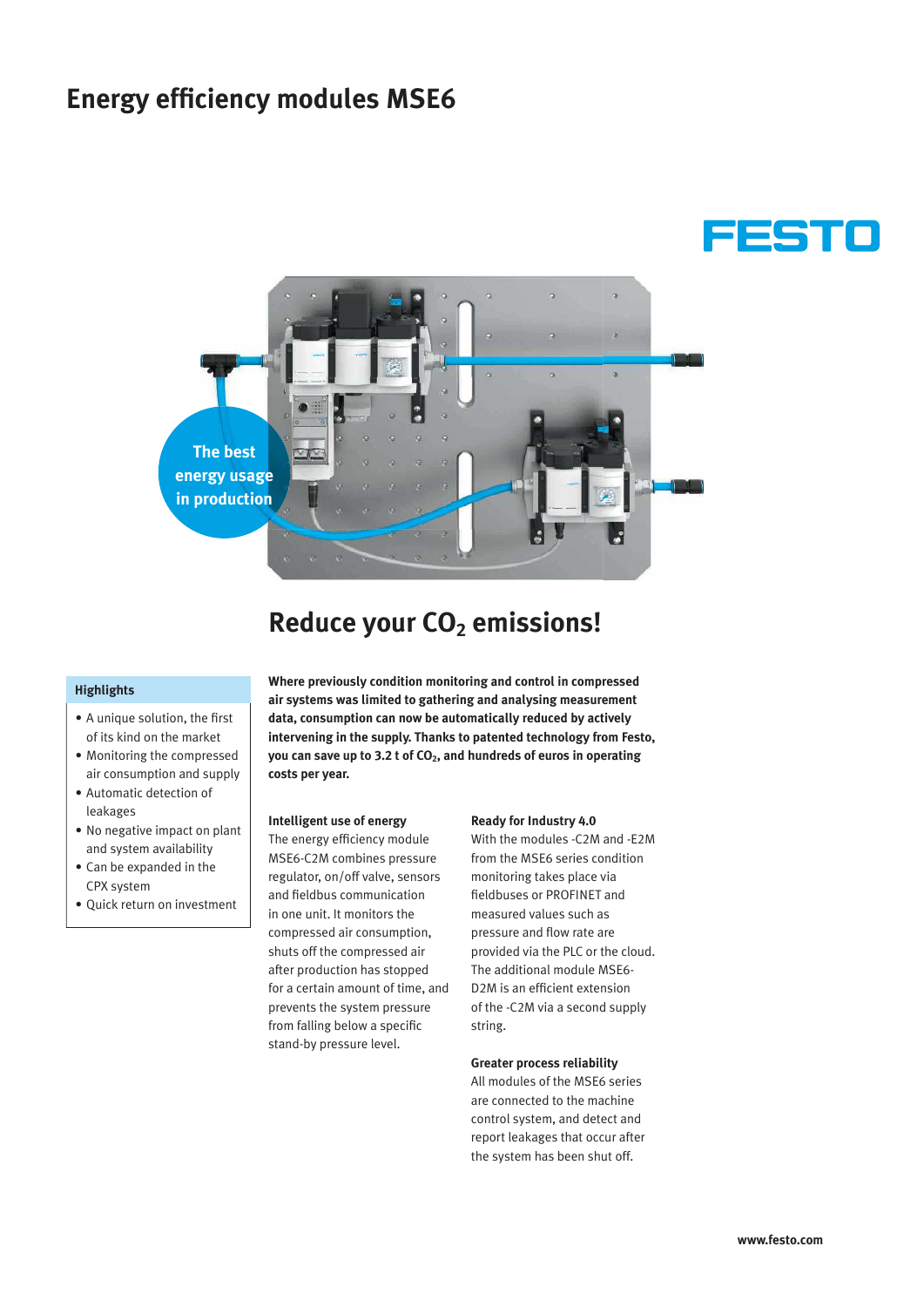## **Thinking ahead about compressed air supply**

## **New standards for clean production**

**Energy efficiency modules MSE6 at a glance** 

The topics of resource conservation and energy efficiency, galvanised by the Paris Climate Protection Agreement on  $CO<sub>2</sub>$  reduction, are also playing an increasingly important role in industrial automation. Leading companies have already defined clear  $CO<sub>2</sub>$  targets for their products. Implementing these requires machines that achieve significant energy savings compared to previous models. That is precisely why Festo offers the MSE6 series, a solution that is unique on the market.



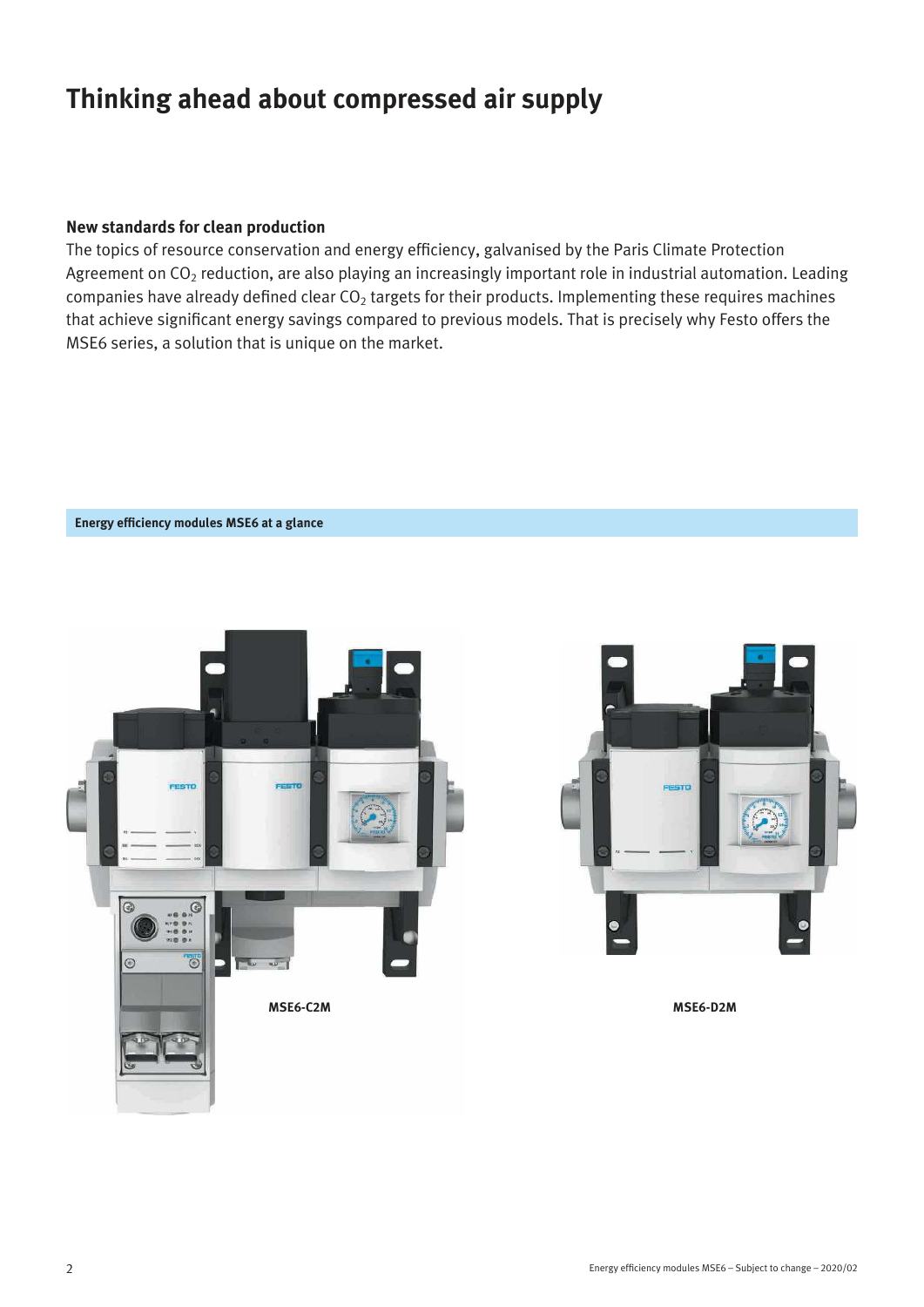**Whether with existing or new systems, there are implementation options in almost every application** Energy efficiency modules MSE6 can be installed in existing or new systems, wherever the supply of compressed air is to be monitored and controlled.

## **Detecting stand-by states, automatic shut-off or stand-by pressure control**

After entering machine-specific parameters, the modules recognise when a system is operating or idling. By shutting off the compressed air supply, air cannot be consumed unnecessarily and will not continue to be supplied to any leaks in the machine. Instead, the MSE6-C2M can maintain the output pressure at a previously defined stand-by pressure so that system availability is not impaired.

#### **Leakage measurement**

After shutting off the compressed air supply, the system can be checked for pressure leaks. The user therefore first needs to determine if the rate of pressure drops are too high or untypical. By reporting such pressure drops to the PLC, the energy efficiency modules trigger a warning, such as "Possible leakage in the machine. Check required". This information can then be used by maintenance staff to plan and carry out a service.

#### **Condition monitoring**

Energy efficiency modules MSE6 can be fully integrated into the machine control system via fieldbus nodes in order to cyclically exchange important energy consumption and availability data for the system. This data can be transferred from the MSE6-E2M to the cloud via the Festo IoT gateway CPX-IOT, and thus recorded and analysed as long-term measured values.



**MSE6-E2M**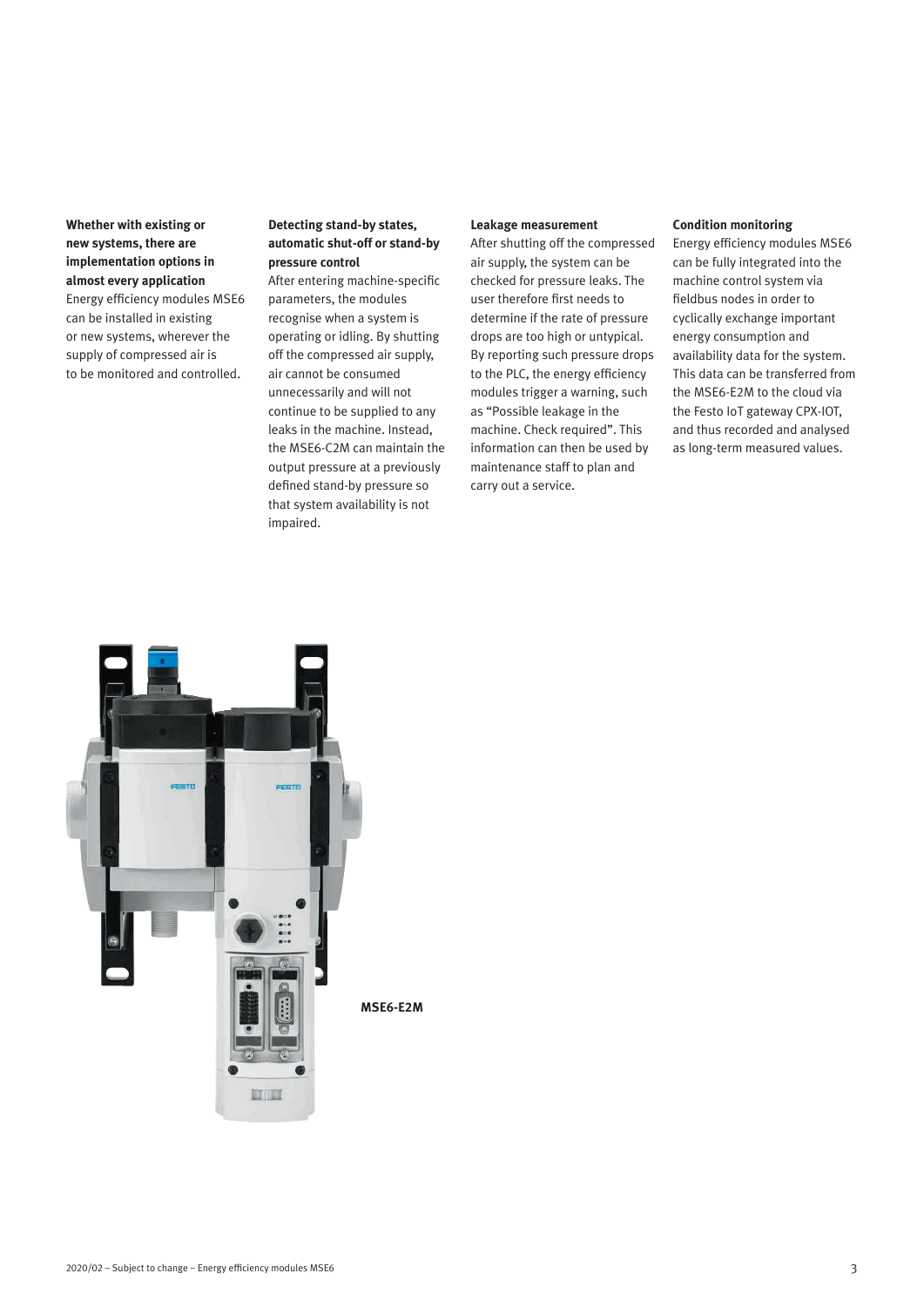## **Plenty of savings potential**

### **Return on investment after only 1 to 1½ years\***

Let's assume that a machine is operational on 250 days per year based on two shifts and has a compressed air consumption of 2,000 l/min at 6 bar and a leakage rate of 10%. If the compressed air is not shut off during the 4,000 hours of nonproduction time, 48,000 Nm³ is simply lost. This would be an

expensive luxury that would cost you  $\text{\textsterling}912$  and 3.2 t of CO<sub>2</sub> emissions. On the other hand, by simply reducing the pressure from 6 bar to 2.5 bar, you can save as much as €640 and 2.2 t in  $CO<sub>2</sub>$  emissions. And since the energy efficiency modules incorporate additional functions such as those of the classic pressure regulator MS6-LR, on/off valve MS6-EE, pressure

sensors SPAU and flow rate sensors SFAM, the amortisation period is further reduced. Especially if you consider the costs of a cyclical manual leakage detection. The bottom line is that a more conscious use of compressed air pays for itself in less than 1 to 1½ years.

\* Please note: the following sample calculations are based on realistic assumptions and conditions. The values for your systems may differ and therefore the validity of this information cannot be guaranteed.

#### **Possible savings with the module MSE6-C2M**

#### **Example 1:**

- Costs for compressed air: €0.019/Nm³
- Consumption of the machine: 2,000 l/min
- Production/day: 16 h
- Production/year: 250 d
- Leakage rate: 10%
- Working pressure: 6 bar
- Stand-by pressure: 2.5 bar

### **Production time/non-production time**

Total production time/year:  $365$  d  $\cdot$  24 h = 8,760 h Production time according to example 1: 250 d  $\cdot$  16 h = 4,000 h  $\rightarrow$  240,000 min Non-production time according to example 1:  $365 d \cdot 24 h - (250 \cdot 16 h) = 4,760 h^* \rightarrow 4,000 h \rightarrow 240,000 min$ 

#### **Leakage**

10% at 2,000 l/min\*\* = 2,000 l/min  $\rightarrow$  f<sub>i</sub> = 0.2 Nm<sup>3</sup>/min

**Leakage during non-production time** (at 6 bar) 0.2 Nm<sup>3</sup>/min · 240,000 min = 48,000 Nm<sup>3</sup>

**Savings during non-production time** when reducing the pressure from 6 bar to 2.5 bar 48,000 Nm<sup>3</sup> · 0.7 · 0.019 ct/Nm<sup>3</sup> = €639

\* Assumption: 760 h repair/maintenance

\*\* Depending on the type of leakage:

based on a purely statistical worst-case scenario (hole in the tubing) = 70%



#### **Costs are reduced**

Cost savings at 4,000 h/a by switching to stand-by pressure **~€639 per year**



#### **CO2 footprint is reduced**

 $CO<sub>2</sub>$  savings: **~2.24 t per year\*\*\***

**By switching to stand-by pressure, the MSE6-C2M can reduce leakage losses by 60 –75%**\*\* **during non-production time!**

\*\*\* 1 kWh of electricity produces 0.5 kg  $CO<sub>2</sub>$ .

These figures apply to Germany and may vary in other countries. Source for 2015 figures: German Federal Environment Agency (https://www.umweltbundesamt.de/themen/klima-energie/ energieversorgung/strom-waermeversorgung-in-zahlen#Strommix)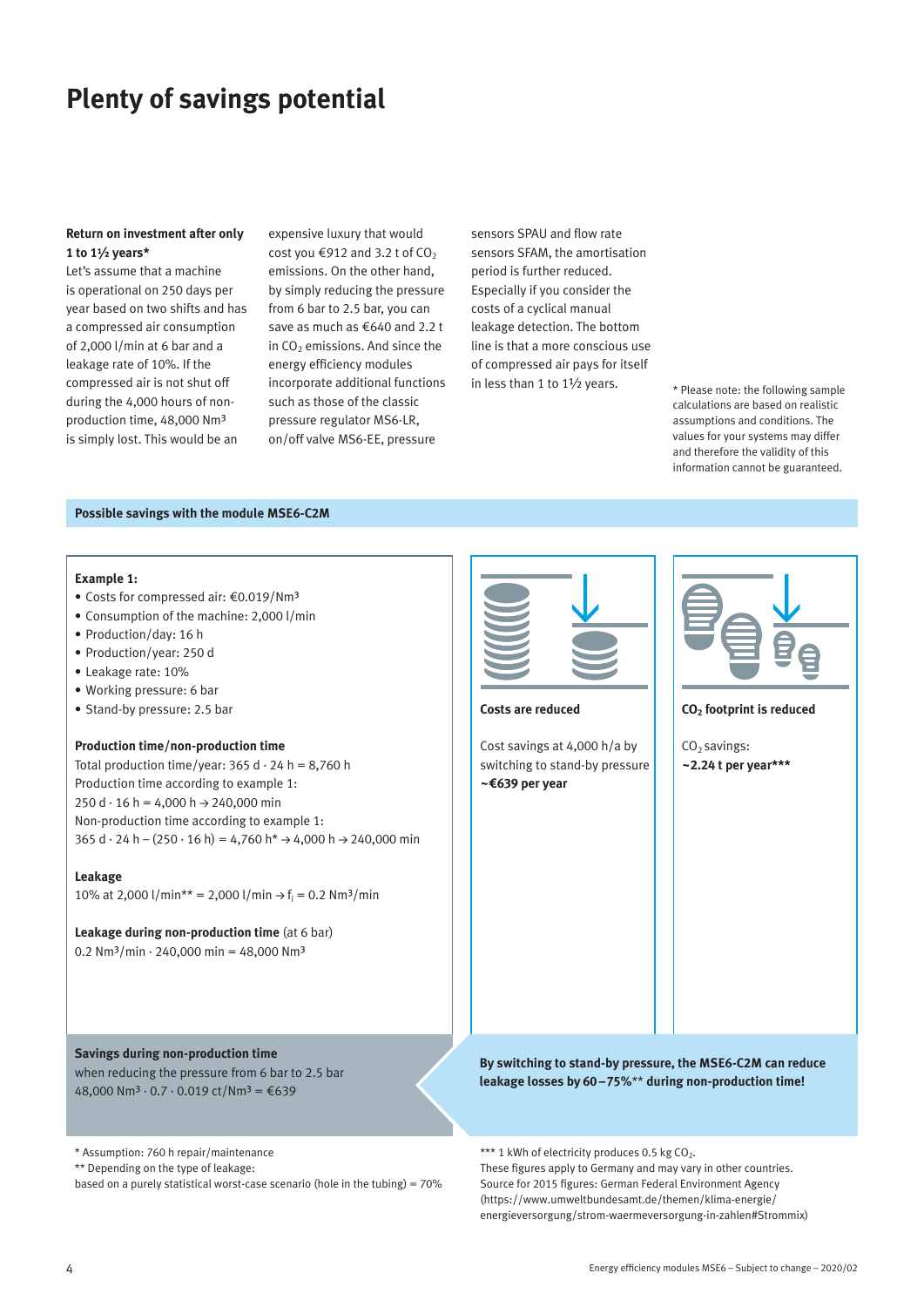#### **Possible savings with the modules MSE6-E2M and MSE6-D2M**

#### **Example 2:**

- Costs for compressed air: €0.019/Nm³
- Consumption of the machine: 2,000 l/min
- Production/day: 16 h
- Production/year: 250 d
- Leakage rate: 10%
- Working pressure: 6 bar

#### **Production time/non-production time**

Total production time/year:  $365 d \cdot 24 h = 8,760 h$ Production time according to example 2:  $250 d \cdot 16 h = 4,000 h \rightarrow 240,000 min$ Non-production time according to example 2:  $365$  d  $\cdot$  24 h – (250  $\cdot$  16 h) = 4,760 h\*  $\rightarrow$  4,000 h  $\rightarrow$  240,000 min

## **Leakage** 10% at 2,000 l/min\*\* = 2,000 l/min  $\rightarrow$  f<sub>i</sub> = 0.2 Nm<sup>3</sup>/min

**Leakage during non-production time** (at 6 bar) 0.2 Nm<sup>3</sup>/min · 240,000 min = 48,000 Nm<sup>3</sup>

**Savings during non-production time** 48,000 Nm<sup>3</sup> ⋅ 0.019 ct/Nm<sup>3</sup> = €912

**Savings during non-production time** when switching off the pressure 48,000 Nm<sup>3</sup> ⋅ 0.019 ct/Nm<sup>3</sup> =  $€912$ 

\* Assumption: 760 h repair/maintenance \*\* Depending on the type of leakage



#### **Costs are reduced**

Cost savings at 4,000 h/a by switching off: **~€912 per year**



#### **CO2 footprint is reduced**

 $CO<sub>2</sub>$  savings: **~3.2 t per year\*\*\***

## **By having the MSE6-E2M or MSE6-D2M switch off the system during non-production time, costs can be reduced by €912 per year.**

\*\*\* 1 kWh of electricity produces 0.5 kg  $CO<sub>2</sub>$ . These figures apply to Germany and may vary in other countries. Source for 2015 figures: German Federal Environment Agency (https://www.umweltbundesamt.de/themen/klima-energie/ energieversorgung/strom-waermeversorgung-in-zahlen#Strommix)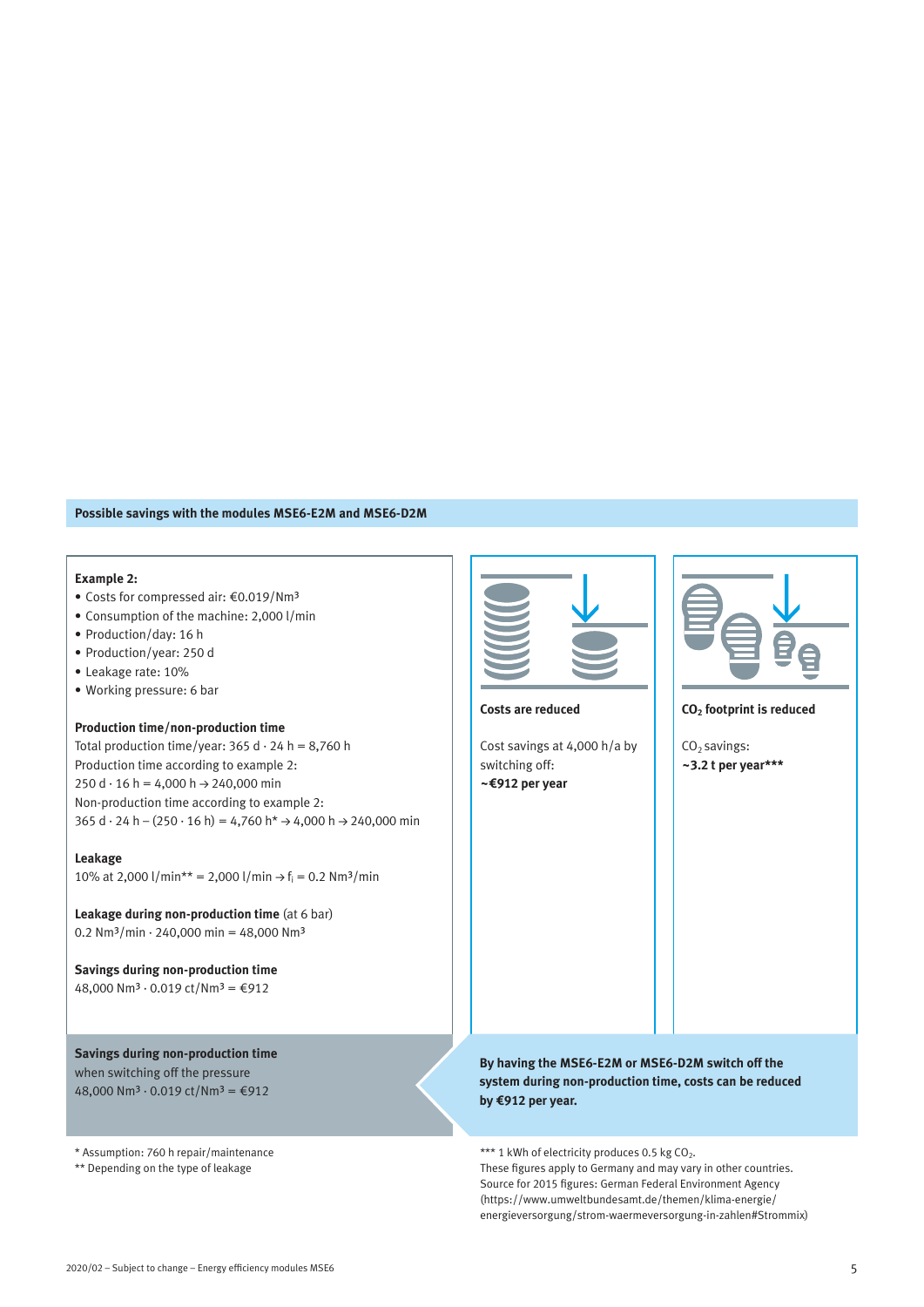# **Energy efficiency module MSE6-C2M**

## **Reducing the pressure in stand-by mode**

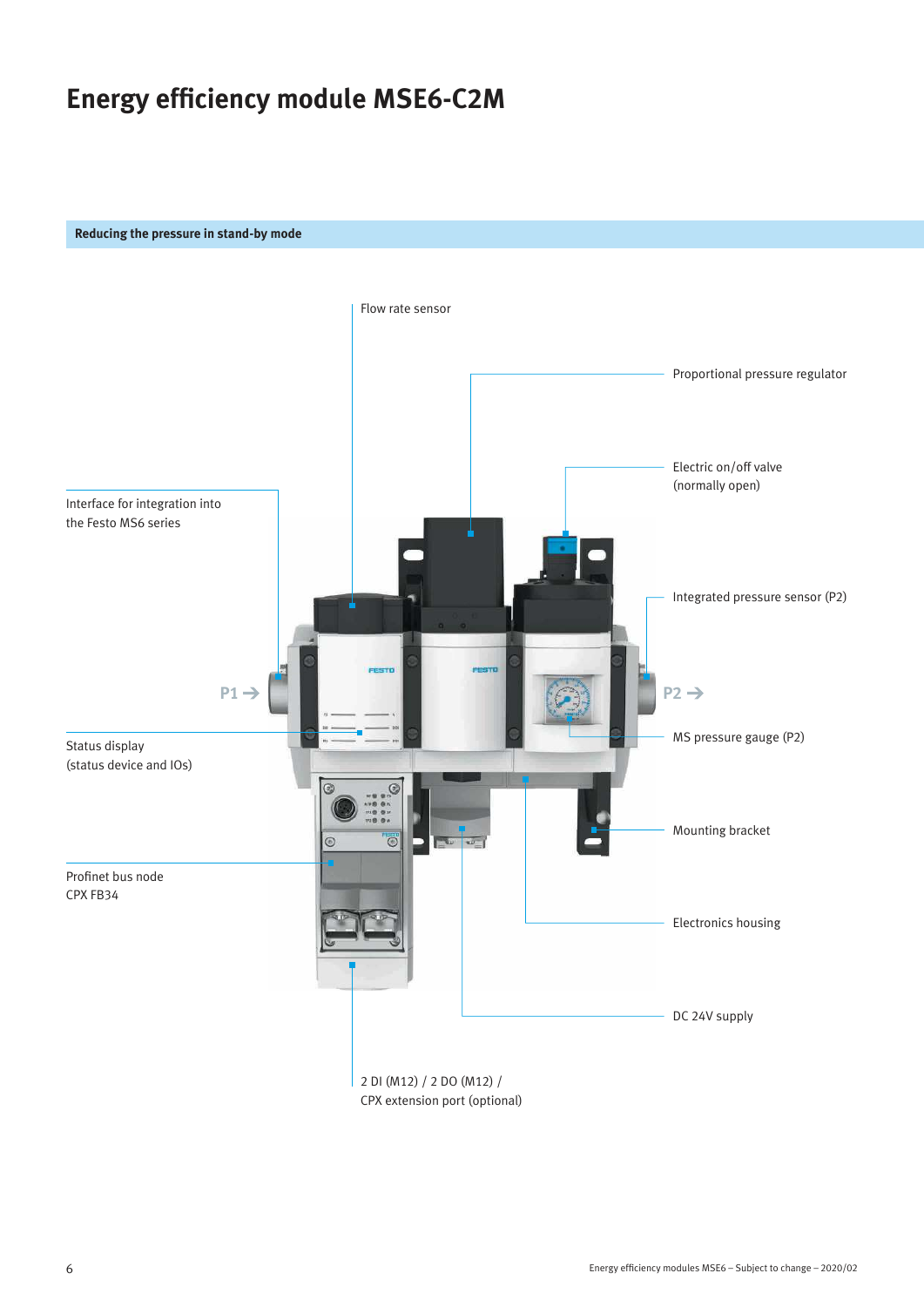## **Control functions**

- Adjustable regulated output pressure
- Automatic pressure reduction without exhausting the system during downtimes
- Detecting leaks by evaluating the pressure drop in stand-by mode
- Adjustable pressure increase (soft-start)
- Digital inputs and outputs

## **Process monitoring**

- Flow rate • Air consumption
- Output pressure
- Change in pressure

## **Modularity**

- Can be combined in the MS modular system
- Compatible with CPX (system bus extension)



### **Operation in automatic mode**



## **Benefits**

- Optimised consumption through adjustable, regulated output pressure
- Avoiding or reducing compressed air consumption during system downtime
- Leakage detection • Gathering and preparing
- pneumatic measured variables for process monitoring
- Connecting external components via electrical inputs and outputs
- Fieldbus networking

Example of regulating the holding pressure from 6 bar to 2.5 bar, depending on the type of leakage: based on a purely statistical worst-case scenario (hole in tubing) = 60%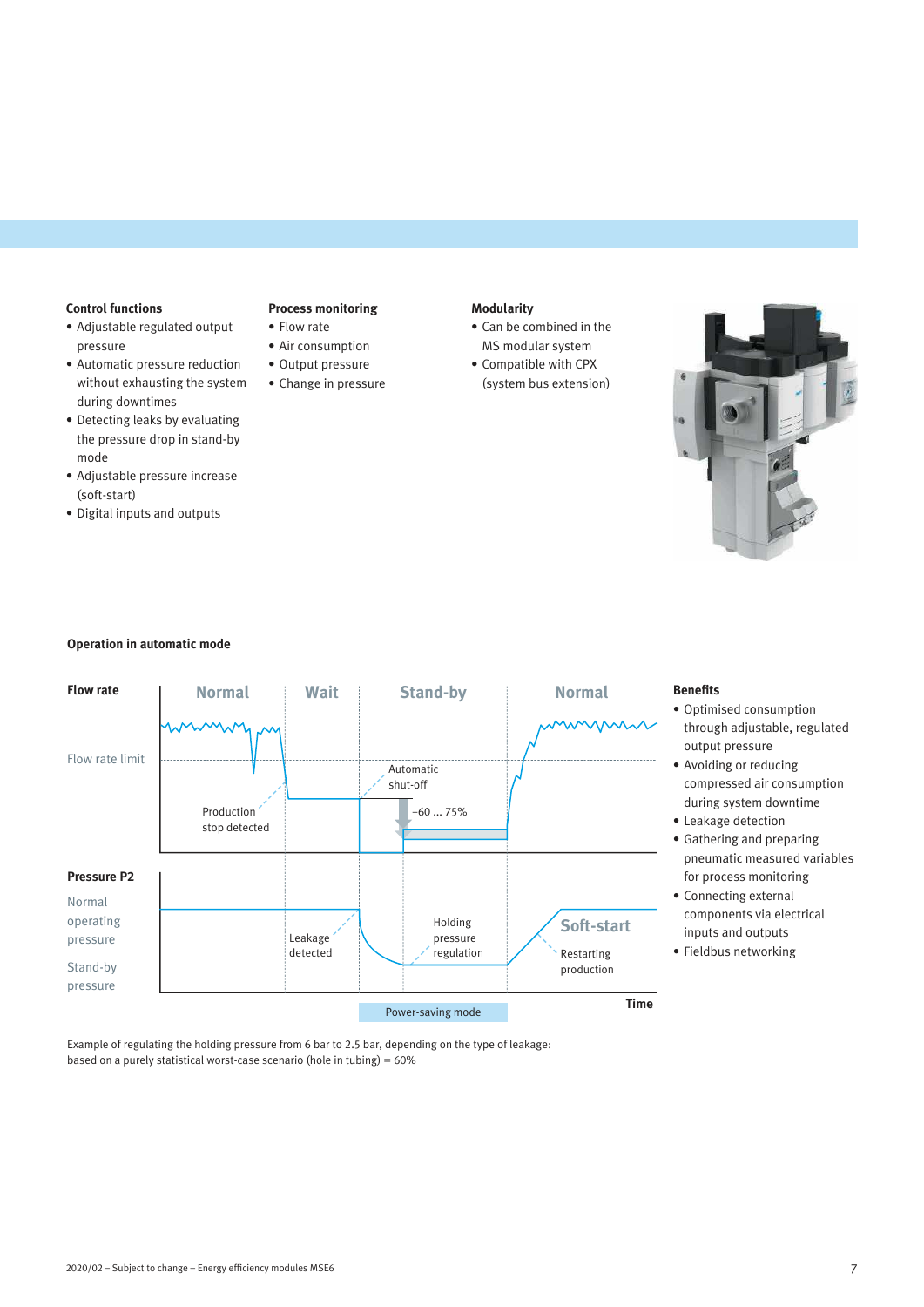## **Energy efficiency module MSE6-E2M**

## **Stand-alone solution for shutting off the compressed air**

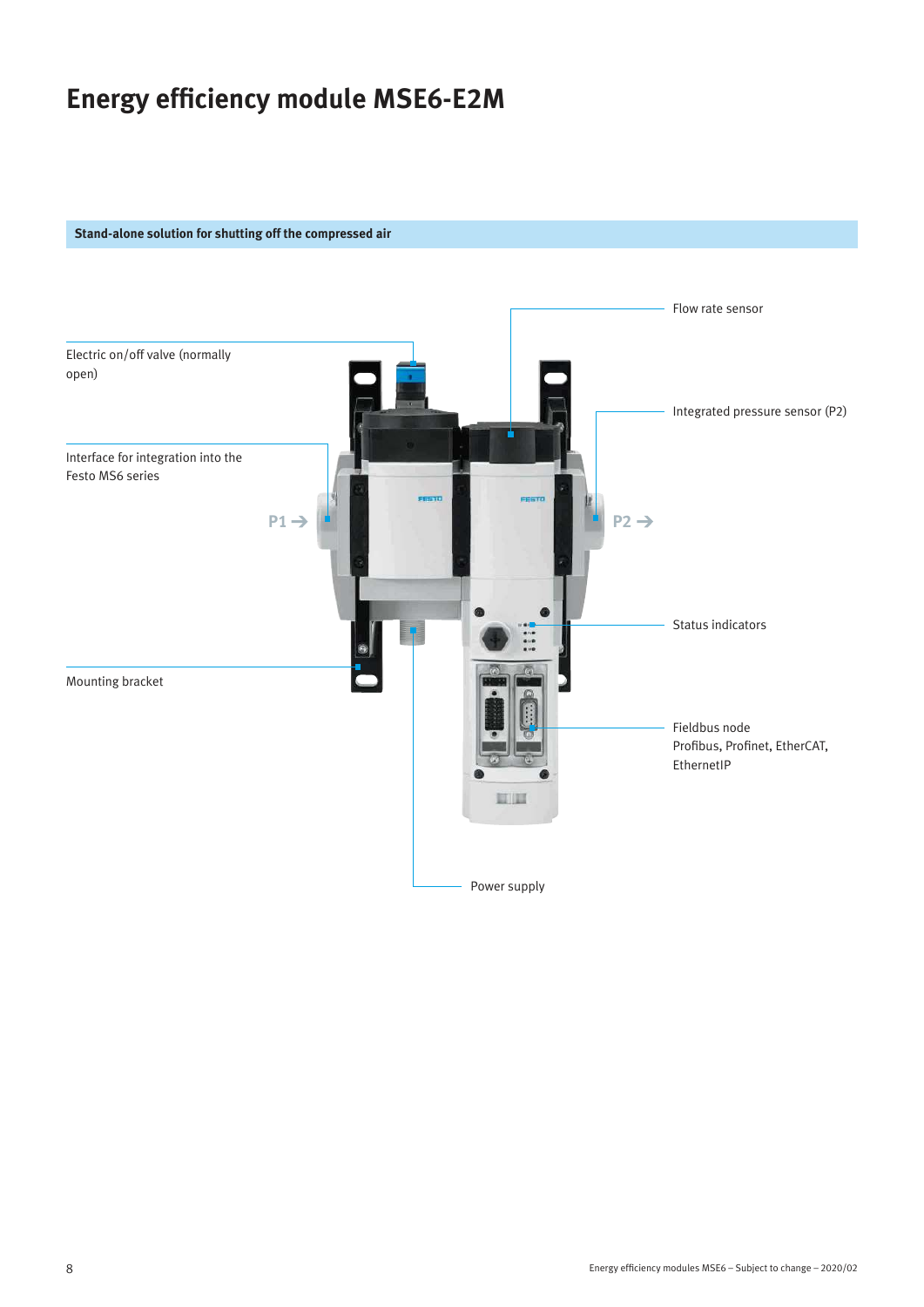## **Energy efficiency module MSE6-D2M**

### **Extended solution for shutting off the compressed air**



### **Operation in automatic mode**

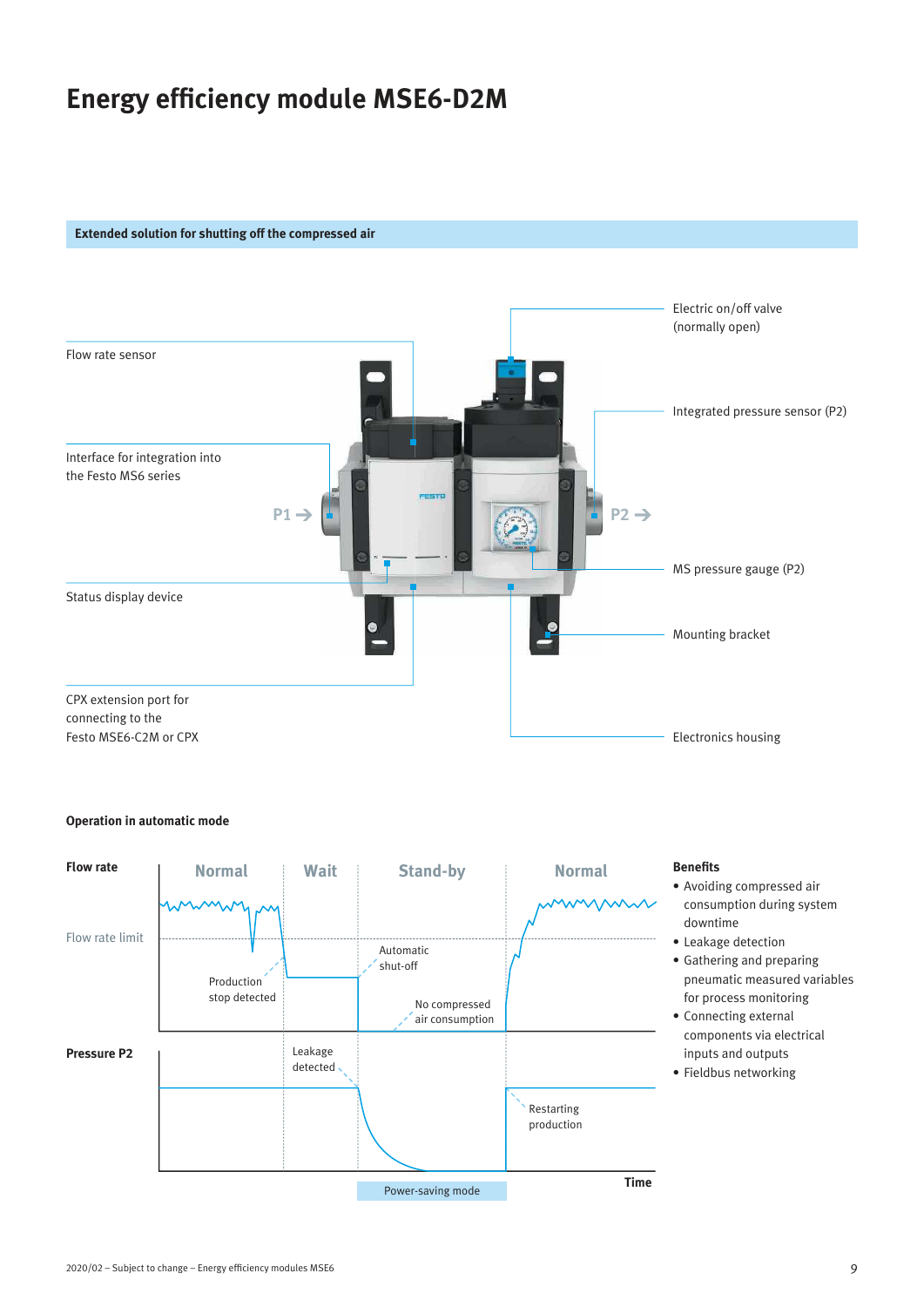## **Shaping the future with a leading technological edge**

## **How to distinguish yourself as a** "**green company**"

The energy efficiency modules MSE6 are particularly interesting for applications in the automotive industry, in machine tools, in food and packaging systems, in general machine building and in process technology. But they can also contribute to energy optimisation in virtually every industry that has a high degree of automation, whether it is integrated in or separate from an existing service air preparation unit.

## **MSE6-C2M/D2M in the car body shop in the automotive industry**

## **Perfect for supplying compressed air to cells**

- Pressure control via fieldbus
- Continuous pressure and flow measurement
- Automatic holding pressure reduction during nonproduction times prevents pneumatic clamps from dropping
- Automatic leakage detection
- Connecting additional devices (IOs) to the hall or robot installation plate
- Data provider for condition monitoring and process data acquisition system



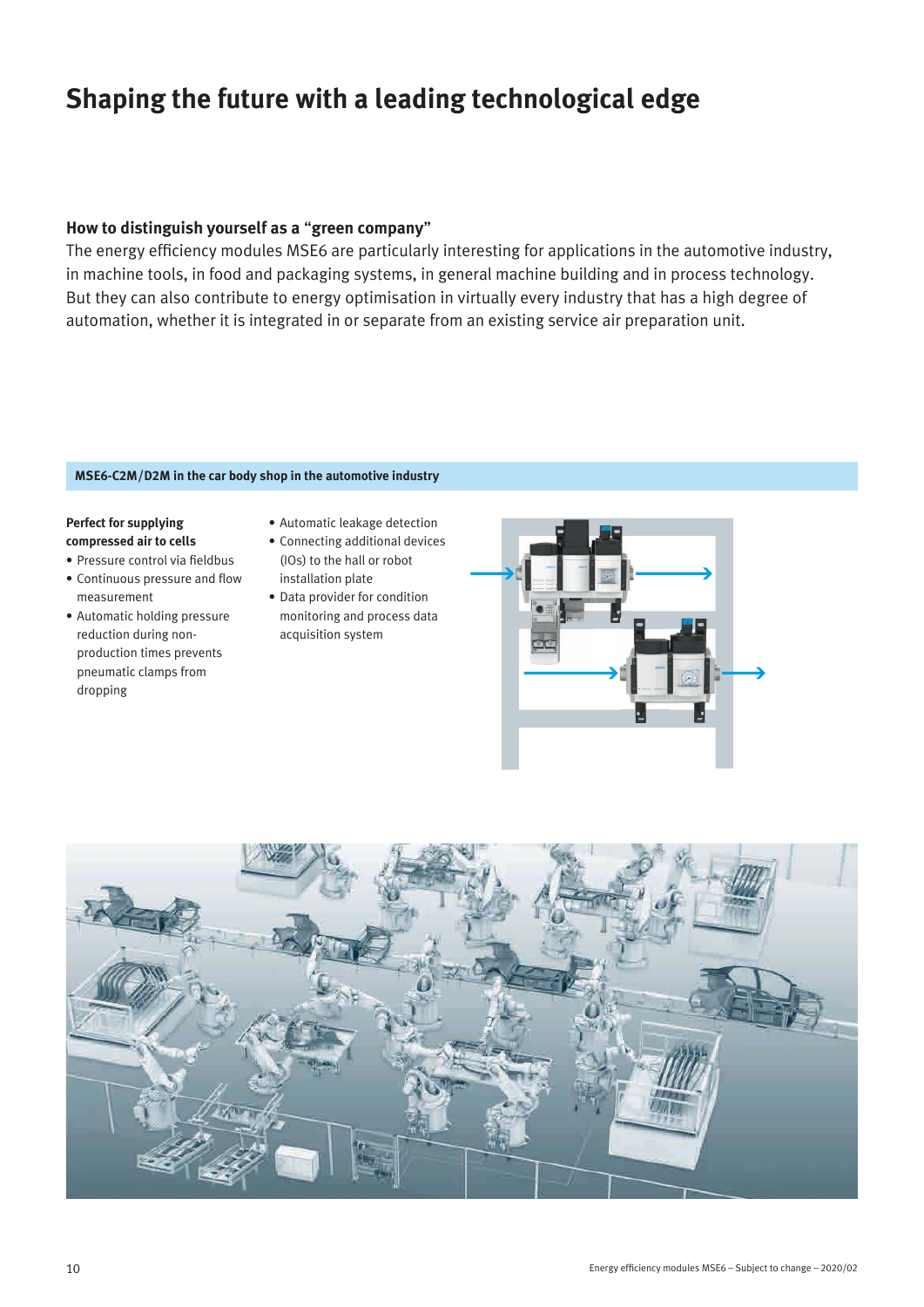## **MSE6-C2M in machine tools**

## **Perfect for supplying compressed air to machine tools**

• Pressure control via fieldbus

- Continuous pressure and flow measurement
- Automatic reduction of the stand-by pressure during nonproduction times
- Guaranteed supply of sealing air during stand-by
- Automatic leakage detection
- Mounting additional devices (IOs) on the installation plate reduces the number of fieldbus nodes
- Data provider for condition monitoring and process data acquisition system as well as apps and services



## **MSE6 in an air preparation environment**

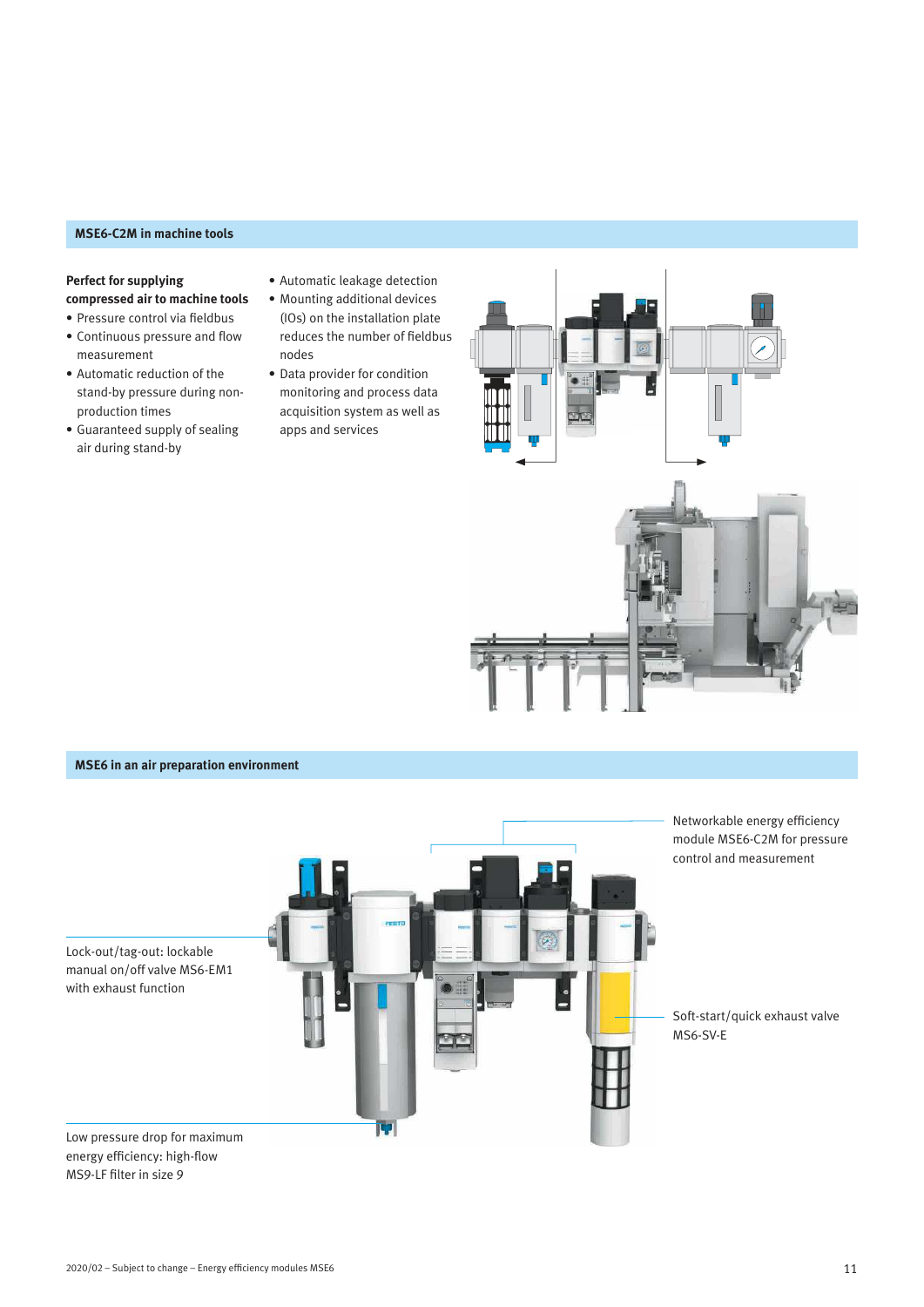## **Clever combination for comprehensive concepts**

## **The right product at the right time**

Virtually all large companies across all industry sectors are setting themselves ambitious energy efficiency targets. This is precisely where the Festo MSE6 series is the perfect solution, as it demonstrates how products that are available immediately can create significant added value in digitalisation and energy efficiency. Being able to expand the MSE6-C2M-...-M-...with an MSE6-D2M or a CPX IO terminal saves you fieldbus nodes. This enables you to control sub-functions such as mounting plates for system power supply with only one fieldbus connection. The network topology of your system remains lean and clear.



## **Benefits**

- Energy efficiency function for two separate compressed air networks
- Leakage detection
- Only one fieldbus connection required
- Direct integration of 2DI/2DO, e.g. for controlling external valves and sensor technology
- Process monitoring
- Integrated pressure and flow measurement
- Fieldbus controlled pressure regulation with automatic stand-by pressure reduction via MSE6-C2M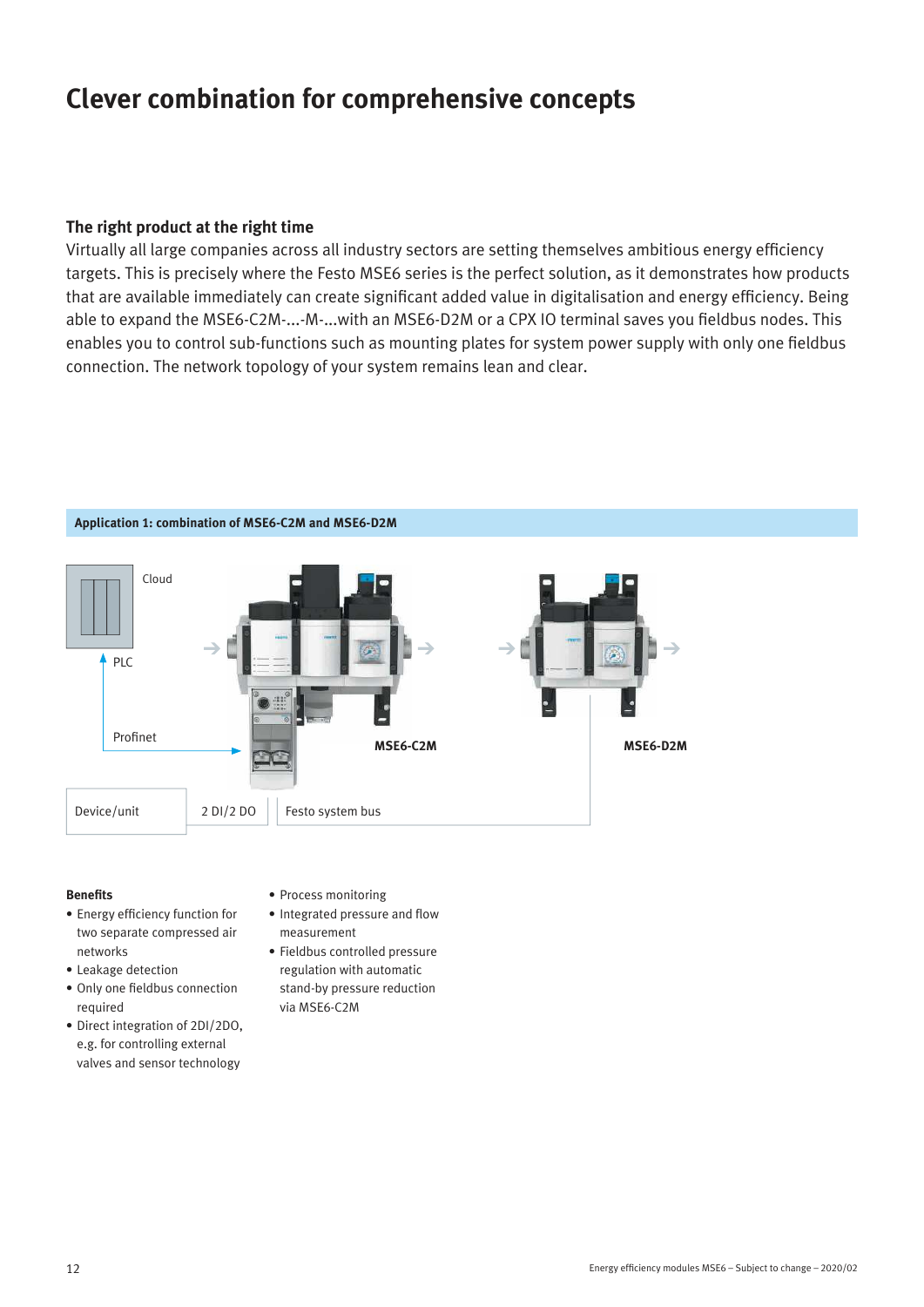### **Application 2: combining MSE6-C2M with CPX terminal**



#### **Benefits**

- Energy efficiency function with pressure regulation
- Leakage detection
- Only one fieldbus connection required
- Direct integration of 2DI/2DO, e.g. for controlling the valves and the sensor technology
- Additional DI/DO/AI/AO can be integrated on a CPX IO terminal (max. 3 modules – please observe the system limits of the CPX)
- Process monitoring with leakage detection
- Integrated pressure and flow measurement
- Fieldbus-controlled pressure regulation with automatic stand-by pressure reduction

## **Application 3: combining CPX terminal with connected MSE6-D2M on a mounting plate**



## **Benefits**

- Energy efficiency function
- Connection to CPX terminal with CPX extension (please observe the system limits of the CPX)
- Process monitoring with leakage detection
- Integrated pressure and flow measurement
- Automatic detection of the end of production and subsequent shut-off of the compressed air supply
- Cost-efficient solution with only one fieldbus node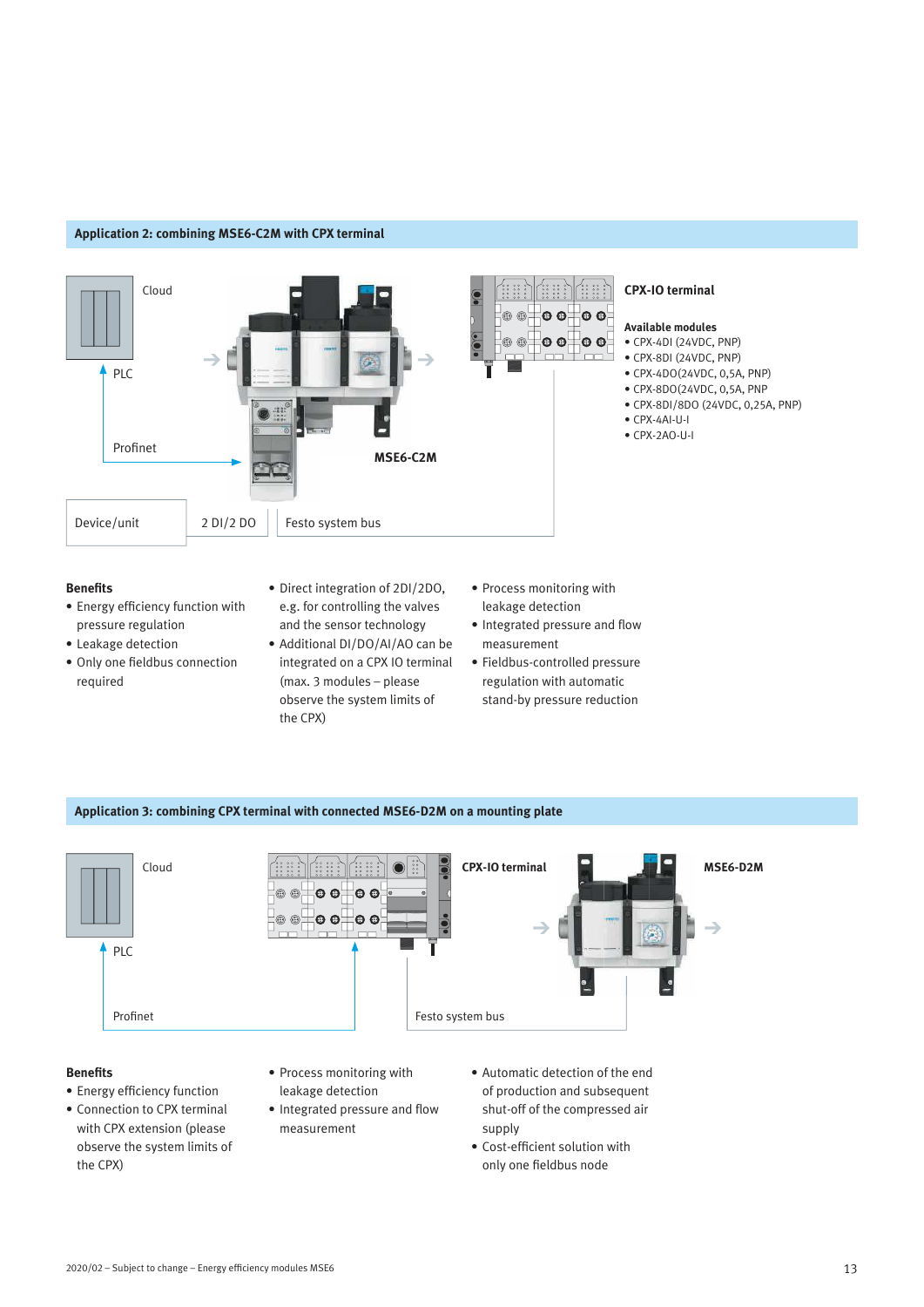## **Easy and consistent implementation of digitalisation with the MSE6**

## **What's the compressed air consumption and the system status? Completely transparent!**

Thanks to cloud-based analysis with the Festo energy efficiency module MSE6-E2M and the Festo Dashboard you can now find out exactly how your system is doing.

#### **Innovative cloud solution**

Modern web-based data analysis ensures greater transparency and improves the availability of the pneumatics in your system. You will immediately notice the energy and  $CO<sub>2</sub>$  savings that are achieved when using the Festo energy efficiency module. Not only does this save you money, but it can also help your company to answer any questions about certification, e.g. by providing information on the  $CO<sub>2</sub>$  footprint of the products, sustainability and so on.

## **Predictive maintenance**

The new analysis options support the early detection of changes in the system. As a result, service can be scheduled to take place outside of production hours. This reduces unplanned downtime and unproductive time as well as cuts costs.

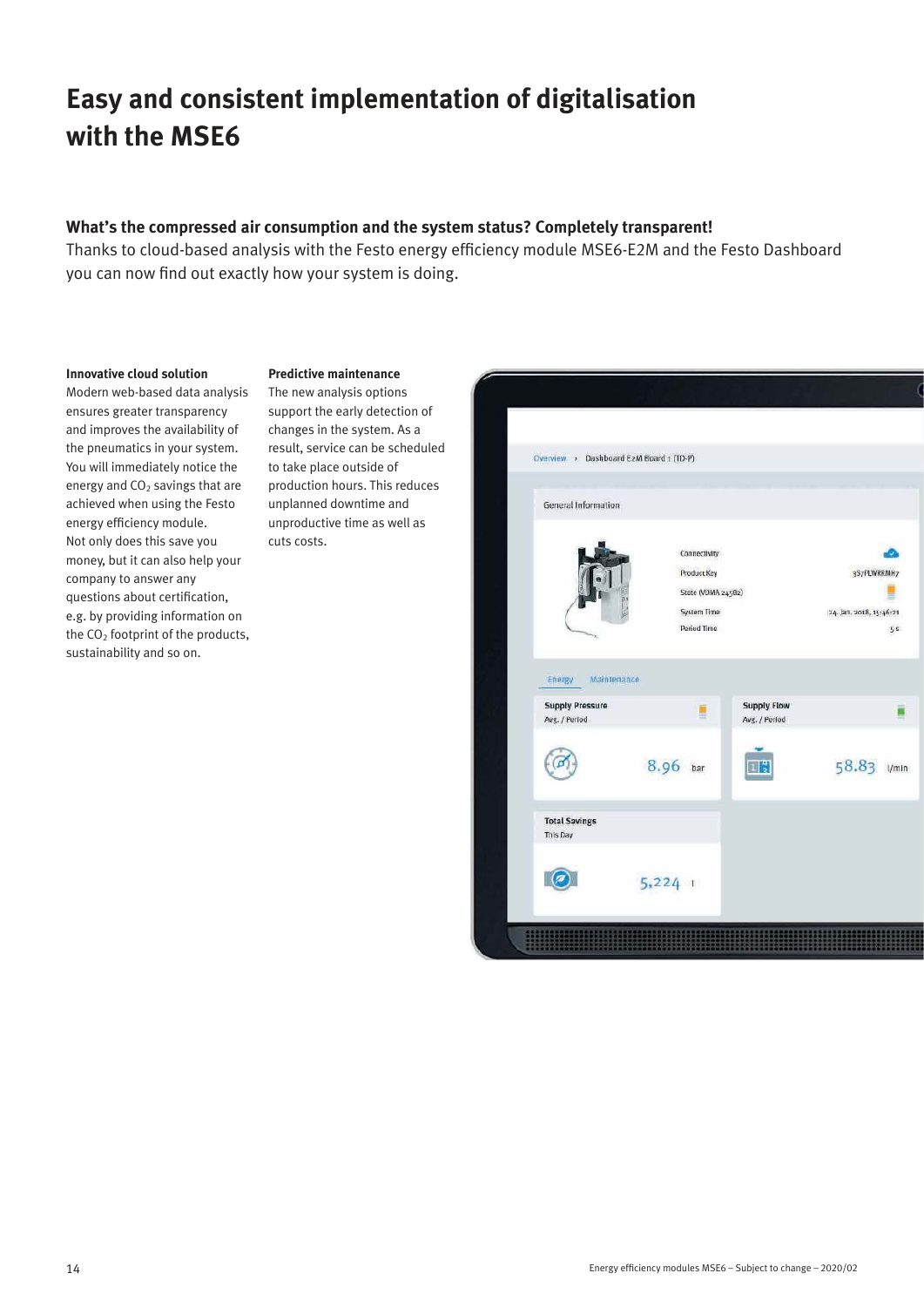

### **Festo Dashboards**

Festo's cloud solution supports you as a customer over the entire life cycle of your system – and increases your productivity, e.g. through more efficient engineering and various valueadded services. The first step is to access the condition monitoring dashboard for your Festo devices.

### **Flexible widgets for a wide range of evaluations**

You can analyse limit values for any periods within a given year. The energy savings that have been automatically made during idle times are clear to see.

## **IoT gateway CPX-IOT hardware for unlimited communication**

The industrial Internet of Things gateway in the CPX module format collects information about Festo devices and their statuses via Ethernet using a standardised communication protocol. It then sends this information to the cloud via the second Ethernet port. State-of-the-art IT security mechanisms keep the data completely secure.

- New cloud technology with web interface without the need for additional software
- Cloud-based database for fast and efficient analysis of long-term measured values